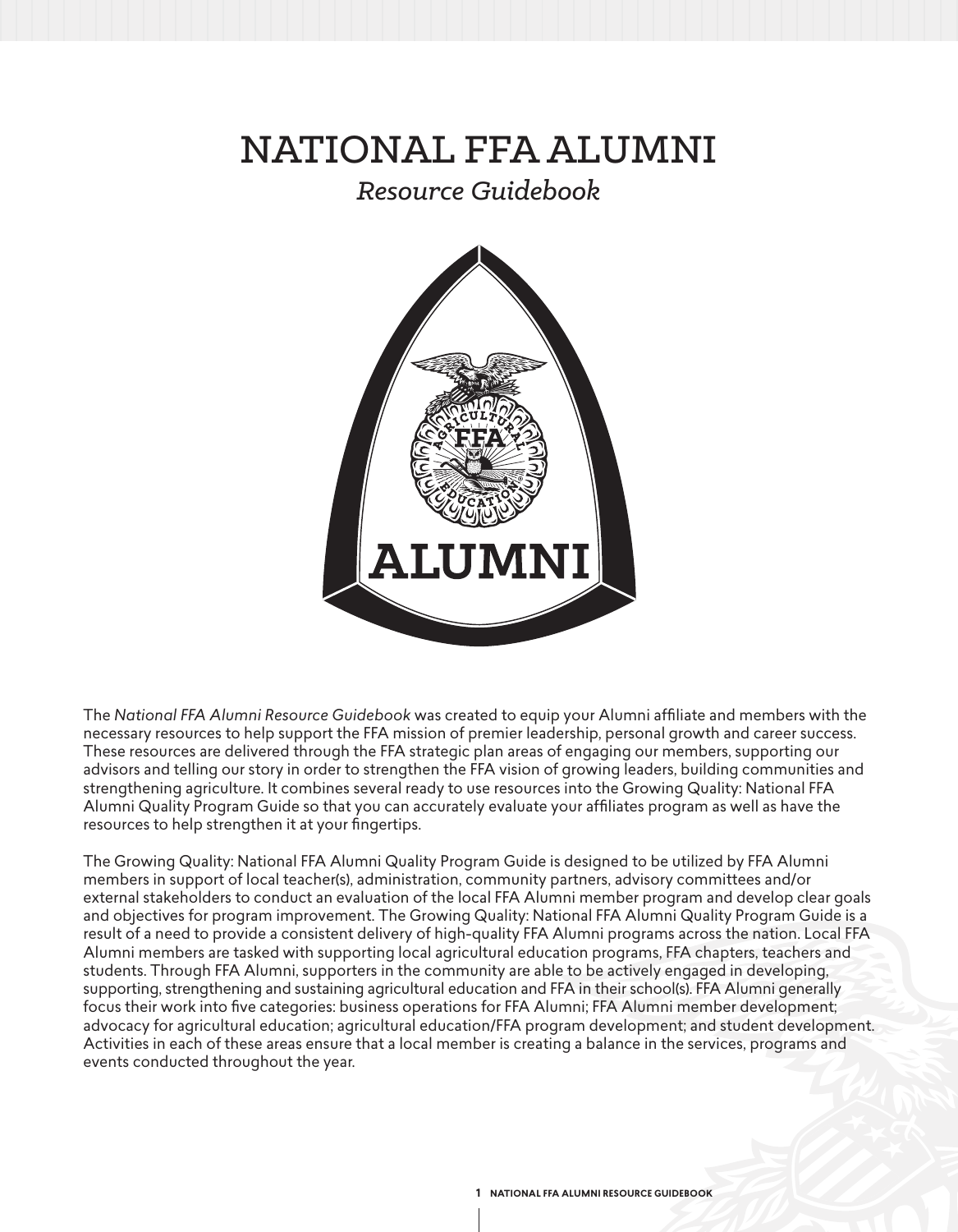# **Table of Contents**

# QUALITY 1: Business Operations for FFA Alumni

# QUALITY 2: FFA Alumni Member Development

# QUALITY 3: Advocacy for Agricultural Education

# QUALITY 4: Agricultural Education/FFA Program Development

|           | 41-43 |
|-----------|-------|
|           |       |
| $45 - 4h$ |       |
|           | 47-48 |

# **QUALITY 5: Student Development**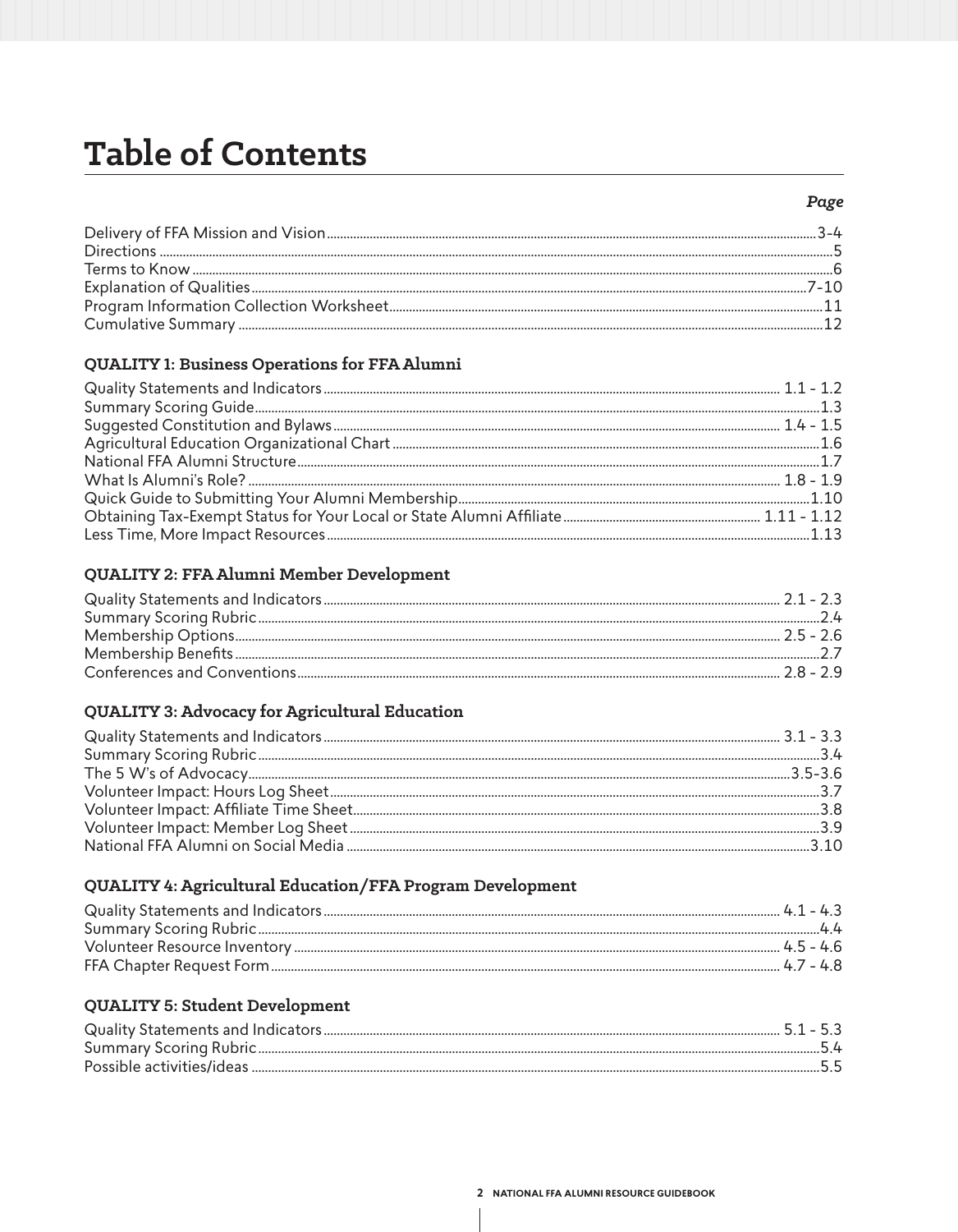|                           |                             | FFA Vision                                        | Strengthen Agriculture<br><b>Build Communities</b><br>Grow Leaders                                                                                                                                                                                                                                                                                 |                                                                                                                                                                                                                                                                     |
|---------------------------|-----------------------------|---------------------------------------------------|----------------------------------------------------------------------------------------------------------------------------------------------------------------------------------------------------------------------------------------------------------------------------------------------------------------------------------------------------|---------------------------------------------------------------------------------------------------------------------------------------------------------------------------------------------------------------------------------------------------------------------|
| National FFA Organization |                             | College/career-<br>ready students<br>prepared for | Biotechnology systems<br>Environmental service<br>- Agribusiness systems<br>• Non-Agricultural careers<br>Power, structural and<br>processing systems<br>Food products and<br>technical systems<br>Natural resource<br>Animal systems<br>• Agricultural careers<br>Plant systems<br>systems<br>systems                                             | leadership to build healthy local communities, a strong nation and a sustainable world<br>FFA Vision: Students whose lives are impacted by FFA and agricultural education will<br>achieve academic and personal growth, strengthen American agriculture and provide |
|                           |                             | Delivered<br>through                              | . Awards and recognition<br>Educational resources<br>· Experiential learning<br>· Competitive events<br>· Online experiences<br>• State association<br>activities/events<br>activities/events<br>• Local chapter<br>Conventions<br>Conferences                                                                                                     |                                                                                                                                                                                                                                                                     |
|                           | DELIVERY OF THE FFA MISSION | Platforms for<br>đ<br>delivery<br>mission         | Agricultural knowledge<br>· Agricultural advocacy<br>Service engagement<br>concepts<br>Agricultural literacy<br>Career exploration<br>Food security<br>Leadership<br>• Inclusion                                                                                                                                                                   |                                                                                                                                                                                                                                                                     |
|                           |                             | Components<br>of mission                          | Flexibility/adaptability<br>· Technical/functional<br>Professional growth<br>skills in agriculture<br>· Emotional growth<br>• Communications<br>· Decision making<br>Spiritual growth<br>· Physical growth<br>• Mental growth<br>Social growth<br>improvement<br>· Relationships<br>• Continuous<br>Awareness<br>Character<br>• Action<br>· Vision | FFA Mission: FFA makes a positive difference in the lives of students by developing their potential<br>for premier leadership, personal growth and career success through agricultural education.                                                                   |
|                           |                             | Mission<br>FFA                                    | Premier<br>Leadership<br>Personal<br>Growth<br>Career<br>Success                                                                                                                                                                                                                                                                                   |                                                                                                                                                                                                                                                                     |

**3 WWW.FFA.ORG/SUPPORT/ALUMNI**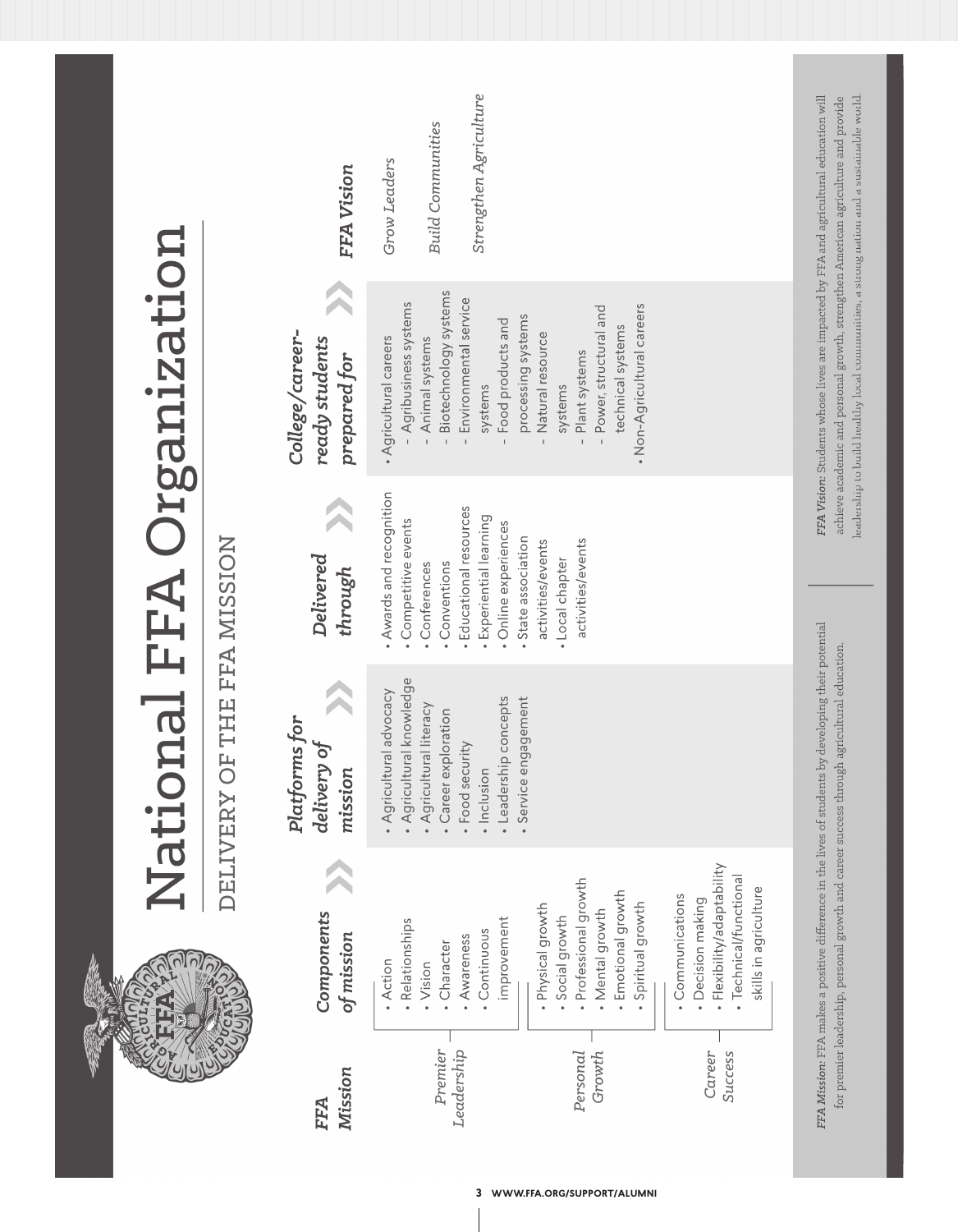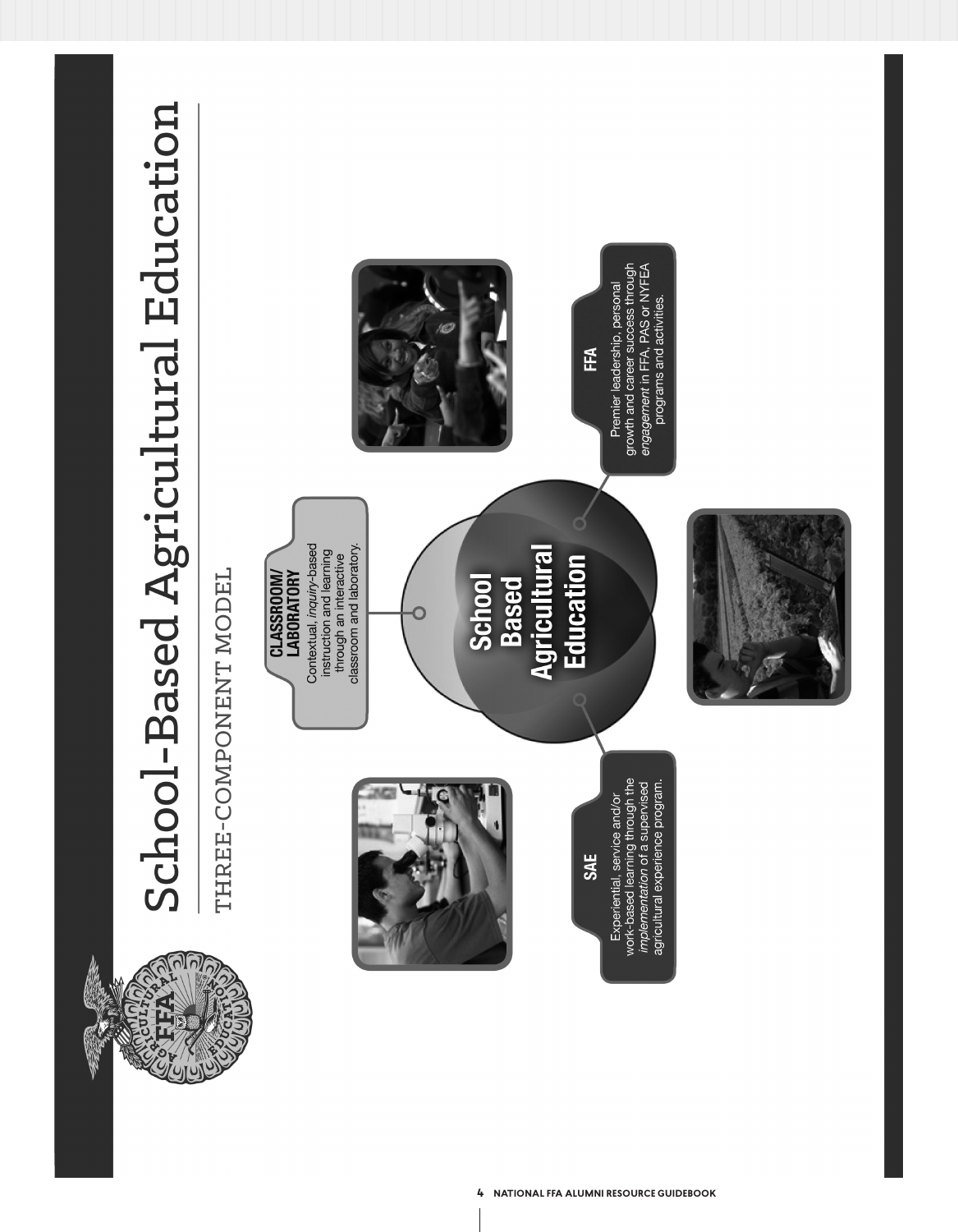# **DIRECTIONS**

Listed on each rubric are qualities or quality statements that are being assessed based on local FFA Alumni performance. Each quality or quality statement is followed by a series of indicators/questions that further define or assess the quality or quality statement. The sums of the indicator scores serve as a ranking and determine if the quality or quality statement has been met. The sum of the indicator scores must reach the identified criteria score for meeting the quality or quality statement in order to be considered as a Quality Alumni Program. Reviewers should strive to rate the quality indicator based upon the level of criteria met. The following rating scale will be utilized and indicates the following:

| Exemplary:<br>A model FFA Alumni program that is deserving of<br>imitation and should be a model for replication.                                                                         | 3 |
|-------------------------------------------------------------------------------------------------------------------------------------------------------------------------------------------|---|
| Intermediate:<br>An emerging FFA Alumni program that is applying<br>knowledge and completes complex tasks associated<br>with the quality indicator noted.                                 |   |
| <b>Novice:</b><br>A new or emerging FFA Alumni program that is<br>acquiring knowledge and completes tasks associated with<br>the quality indicator but needs assistance to be successful. |   |
| Non-Existent:<br>An FFA Alumni program that does not embody the quality<br>indicator noted.                                                                                               | 0 |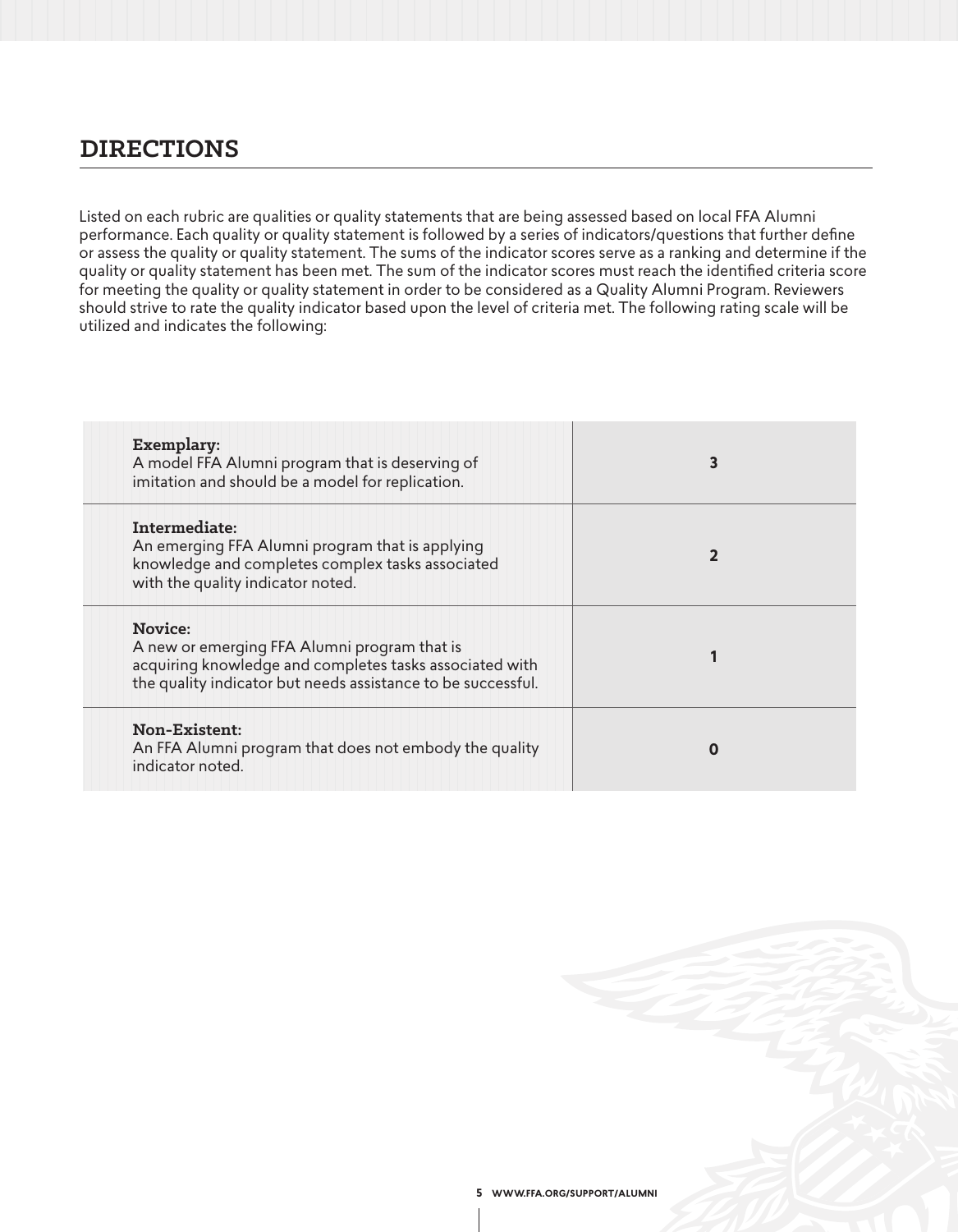# **TERMS TO KNOW**

#### **ADC (Alumni Development Conference)**

Conference where FFA Alumni qualities were determined.

#### **Advocacy**

Public support for or recommendation of a particular cause or policy.

#### **AFNR (Agriculture, Food and Natural Resources)**

Content standards used within the agricultural education curriculum.

#### **MyFFA and My Journey**

Nationwide system designed to help FFA members document their educational achievements, create robust portfolios and pursue scholarships and employment opportunities.

#### **Agriculture**

The science, art or practice of cultivating the soil, producing crops and raising livestock and in varying degrees the preparation and marketing of the resulting products.

#### **Agricultural Education**

Term used in reference to the instructional program that includes FFA. In most instances, it replaces the term "vocational agriculture."

#### **CEU (Continuing Education Unit)**

A measure used in continuing education programs, particularly those required in a licensed profession, in order for the professional to maintain the license.

#### **Quality or Quality Statement**

A descriptive statement established and used as a model of quantitative characteristics for the development, management and assessment of FFA Alumni member programs.

#### **Quality Indicator**

A measurement used to further define or measure the quality or quality statement.

#### **Intrapersonal**

Occurring within the individual mind or self.

#### **Interpersonal**

Being, relating to or involving relations between persons.

#### **Member**

Indicates FFA Alumni member whenever mentioned alone throughout the National FFA Alumni Quality Program Standards documentation. (The following reminder will be mentioned throughout FFA Alumni documentation: \*The term "member" refers to FFA Alumni members).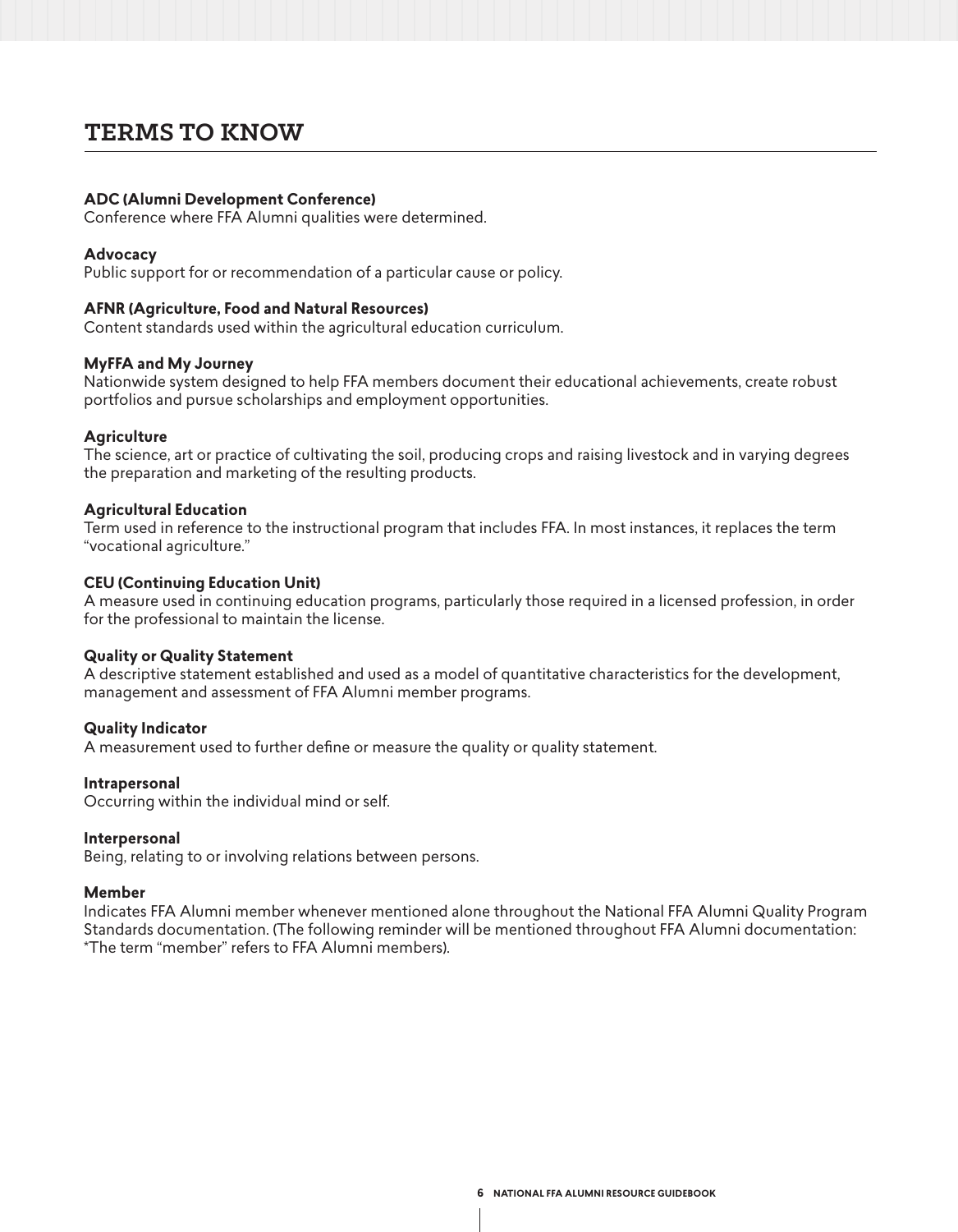# **EXPLANATION OF QUALITIES**

## **Quality 1: Business Operation for FFA Alumni**

*Quality Statement – Premier Leadership:* FFA Alumni members ensure the organization has talented and dedicated leadership to direct the work of the association.

*Quality Statement - Stewardship:* FFA Alumni members ensure that legal, financial and ethical integrity are met.

### **Quality 2: FFA Alumni Member Development**

*Quality Statement - Benefits:* FFA Alumni member demonstrates and provides benefits to a potential FFA Alumni member.

**Examples:** Activities to support member benefits may include but are not limited to: identifying how their interests/talents can contribute to FFA Alumni activities; provide opportunities to socialize and to be included; share opportunities for service and leadership; distributing newsletter with important news and events; provide opportunities for volunteers to be recognized.

*Quality Statement - Professional/Personal Development:* FFA Alumni member provides FFA Alumni members with the opportunity to develop professional and/or personal skills through their involvement with FFA Alumni.

**Examples:** Activities to support a personal growth plan may include but are not limited to: running for a member leadership opportunity (officers); networking with stakeholders; training to develop skills in areas of interest or need; supporting enhancement of existing skills; providing opportunities for teamwork and/ or collaboration; providing opportunities for responsibility; and attending state convention and/or local retreats.

*Quality Statement - Member Recruitment:* FFA Alumni member increases FFA Alumni membership and creates a plan for retention.

**Examples:** Activities may include but are not limited to: conducting membership drives; developing activities/actions that attract and retain members; creating community (parents, graduating students, industry and other stakeholders) awareness of FFA Alumni benefits; attending community events with the goal of recruiting members; and/or utilizing a volunteer inventory to successfully on-board potential candidates.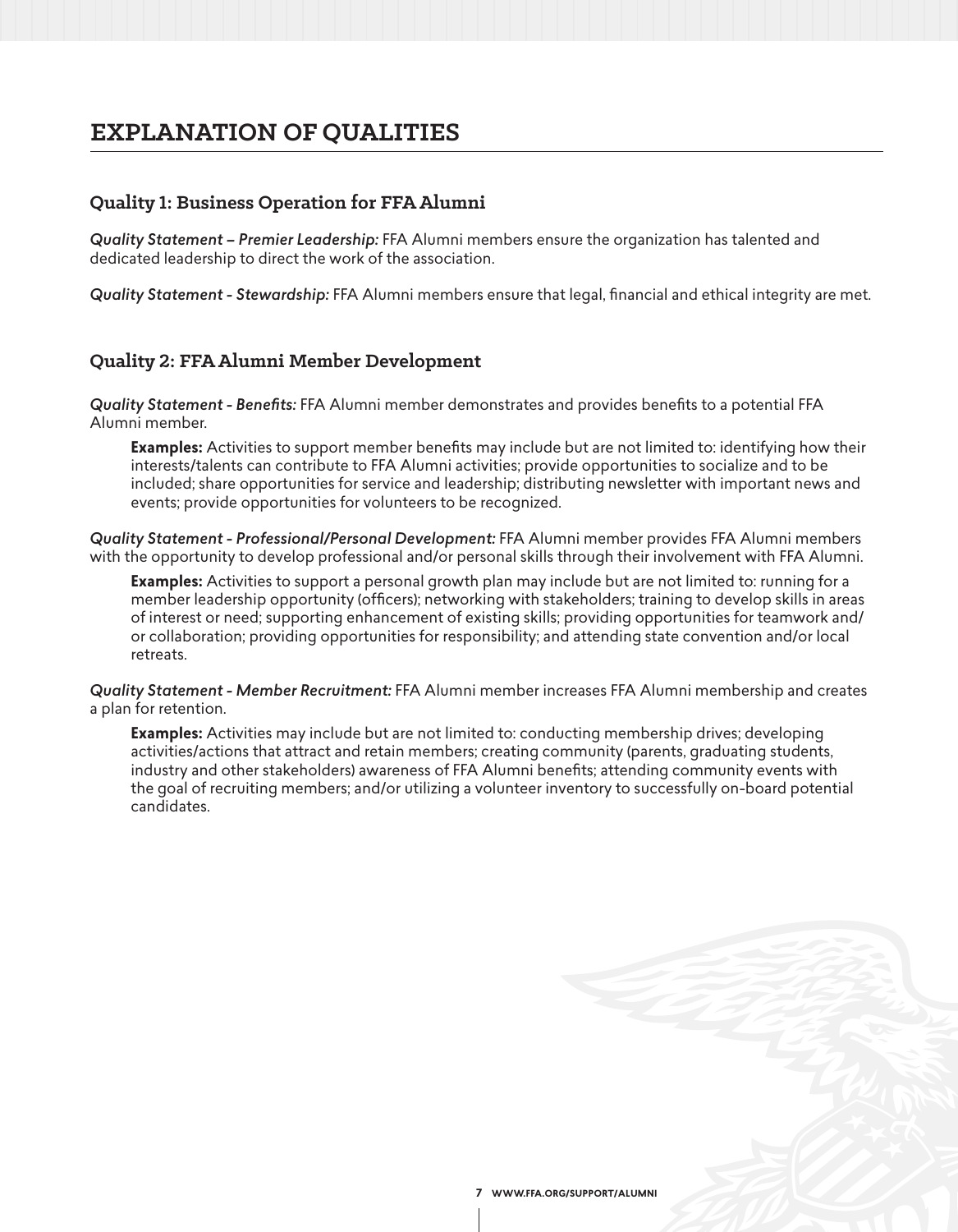### **Quality 3: Advocacy for Agricultural Education**

*Quality Statement- Community Support:* FFA Alumni members promote agriculture, agricultural education and FFA. Additionally, FFA Alumni help the public become better informed of the impact that agriculture has on their daily lives.

**Examples:** Activities could include but are not limited to: speaking one-on-one; speaking to a small group; speaking to a large group; facilitating a workshop; writing letters; writing invitations; writing thank you cards; issuing press releases print advertisements and/or multimedia advertisements; or posting on media outlets such as Facebook, Twitter and/or blogs.

*Quality Statement - School Officials Support:* FFA Alumni members promote the relevancy of agricultural education and FFA in the school curriculum, engage school officials in supporting the local program, demonstrate community support of the program and share the successes achieved by students, the program and the teacher(s).

**Examples:** Activities could include but are not limited to: discussing the Agriculture, Food and Natural Resources (AFNR) content standards; promoting 21st century job skills through the use of My Journey; developing program goals with school officials; assisting in providing scholarships or other monetary donations to aid in the purchase of student pins, travel expenses or banquet needs; speaking positively about the local chapter; attending a chapter event; hiring FFA members for internships and/or permanent positions; submitting articles to newsletters or local media; wearing FFA apparel; and/or chaperoning FFA events.

*Quality Statement - Community Service:* FFA Alumni members provide and promote service/aid within their community to develop "good will" and serve as an example to students.

**Examples:** Activities could include but are not limited to: helping provide scholarships or other monetary donations to aid in the purchase of student pins, travel expenses or banquet needs; speaking positively about the local chapter; attending a chapter event; hiring FFA members for internships and/or permanent positions; submitting articles to newsletters or local media; wearing FFA apparel; chaperoning events; and/ or communicating tactfully with various groups outside of agricultural education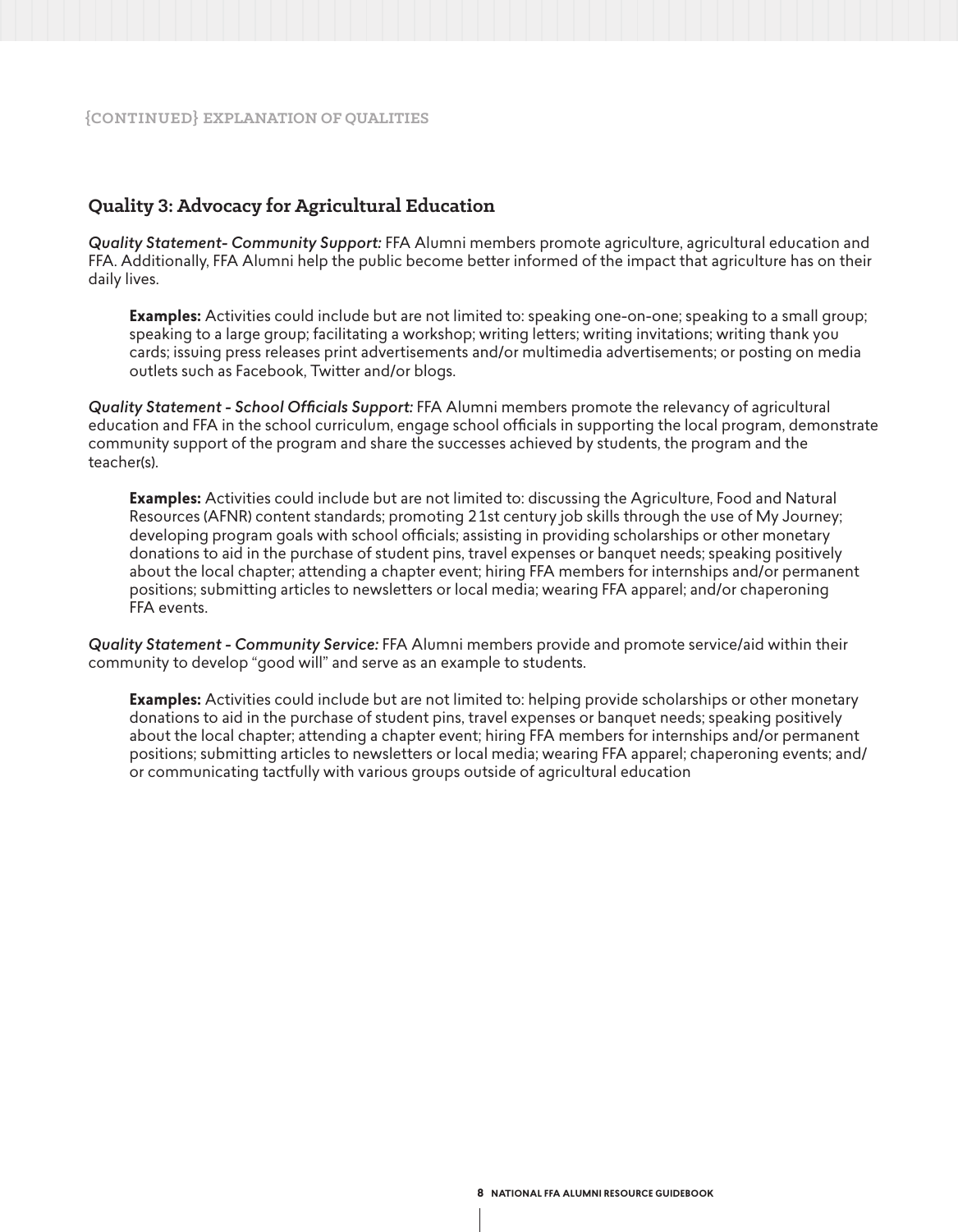### **Quality 4: Agricultural Education/FFA Program Development**

*Quality Statement- Student Recruitment:* FFA Alumni members strive to increase agricultural education enrollment and/or FFA membership and encourage greater student participation.

**Examples:** Activities may include but are not limited to: creating a promotion plan for incoming freshmen; identifying opportunities and resources to promote agricultural education; identifying and planning engagement opportunities for stakeholders to promote agricultural education; and facilitating opportunities for FFA programming focused on elementary and/or middle school.

*Quality Statement -Cooperation:* FFA Alumni members develop collaborative and cooperative skills among students, chapter officers and FFA Alumni members and leaders.

**Examples:** Activities may include but are not limited to: teaching others how to implement the problem solving model for a given situation; identifying potential stakeholders to provide time and talent as it relates to team building and cooperative skills; serving as community partner on service engagement opportunities; and seeking resources to develop healthy relationships.

*Quality Statement -Teacher Support:* FFA Alumni members support and aid the local teacher(s) in their responsibilities to foster a collaborative relationship.

**Examples:** Strategies can include but are not limited to: acting as a classroom and lab resource; sharing time, talent and resources; assisting the teacher in promoting agricultural education and/or FFA program impacts/successes to internal and external stakeholders; aiding in the development of business case for creation, continuation or expansion of agricultural education and/or FFA programs; helping to support a strong work-life balance for teachers by providing assistance as needed; supporting professional development, paying dues or continuing education units (CEU); becoming a certified substitute in order to allow teacher(s) to experience professional development; creating strong relationships with teachers to have a higher level of trust and accountability/dependability for both parties; fostering cooperation by reporting on alumni efforts; and asking the question "How can I be of service?"

*Quality Statement –Financial:* FFA Alumni members utilize methods to financially assist the local program, chapter, teacher and/or students.

**Examples:** Financial support is not demonstrated only in cash donation or acquisition. It can also be demonstrated through in-kind donations such as volunteering time and resources.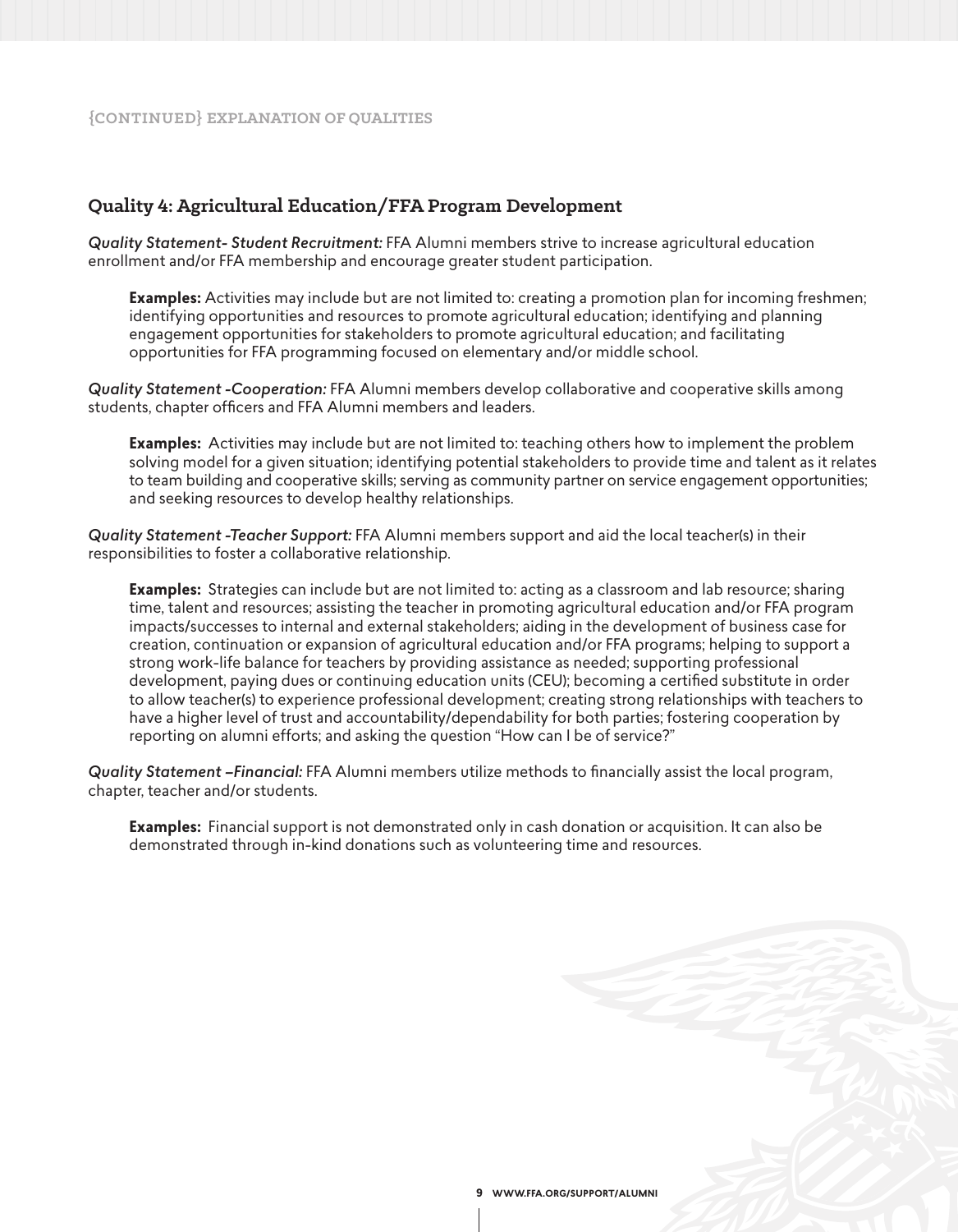## **Quality 5: Student Development**

*Quality Statement – Leadership:* FFA Alumni members provide students with the following skills in order to enhance their personal growth: technical, interpersonal and decision-making skills.

**Examples:** Activities could include but are not limited to: serving as a coach and mentor; applying personal strengths to an independent project; and assessing personal qualities and areas of weakness.

*Quality Statement – Personal Growth:* FFA Alumni members help support or provide activities that improve the interpersonal and intrapersonal skills of FFA members.

**Examples:** Activities may include but are not limited to: conducting personal assessments; practicing goal setting; creating emotional development plans; discussing time management priorities; incorporating journaling; seeking resources to support healthy relationships; and encouraging the use of My Journey for career preparation.

*Quality Statement –Career Success:* FFA Alumni members utilize appropriate tools that help support or provide assistance for student involvement through agriculture-related experience and/or entrepreneurship.

**Examples:** Activities include but are not limited to: promoting student use of My Journey; job shadowing; mentoring; supervised agricultural experience assistance; training career development event (CDE) teams; providing college scholarships; providing job opportunities; serving as a "content expert presenter" to classrooms; arranging campus tours; providing transportation; or chaperoning to district, state or national CDE competitions.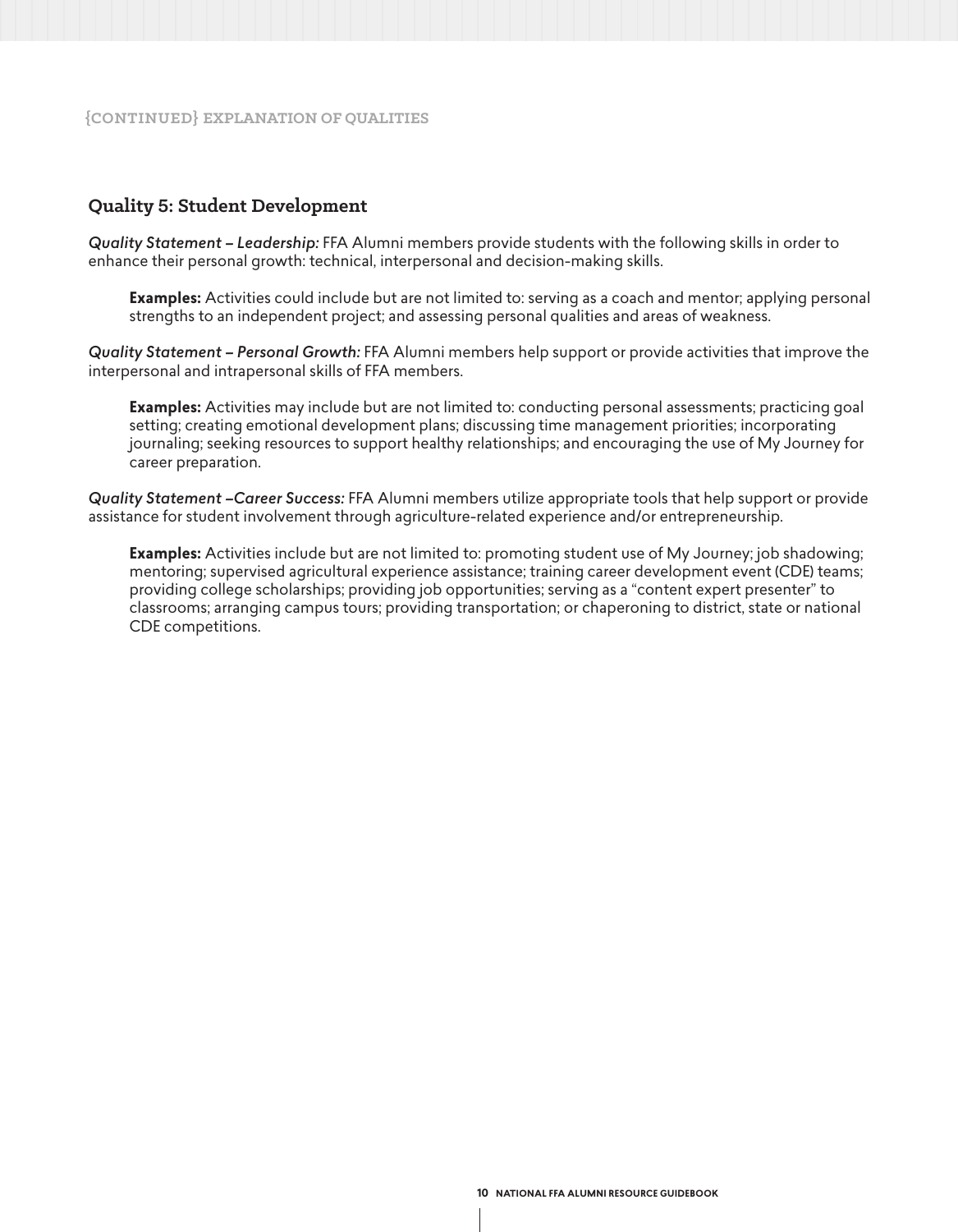# **PROGRAM INFORMATION COLLECTION WORKSHEET**

In order to accurately assess the FFA Alumni program, collect the following information regarding the local agricultural education/FFA program, number of students served, enrollment, number of teachers and any unique information that may be relevant to the FFA Alumni program.

### **DEMOGRAPHIC INFORMATION**

| Program components                                 | Number(s) of individuals involved |
|----------------------------------------------------|-----------------------------------|
| Number of educators/advisors                       |                                   |
| Number of enrolled agricultural education students |                                   |
| Number of FFA members                              |                                   |
| Number of FFA Alumni members                       |                                   |

# **DESCRIPTION OF AGRICULTURE EDUCATION/FFA PROGRAM**

| Program components | Description |
|--------------------|-------------|
| Strengths          |             |
| Challenges         |             |
| Needs              |             |
| Wants              |             |

## **UNIQUE PROGRAMMATIC INFORMATION**

**Provide any additional information that would further describe the unique qualities of this agricultural education/FFA program; i.e., current changes in school administration, funding for programs.**